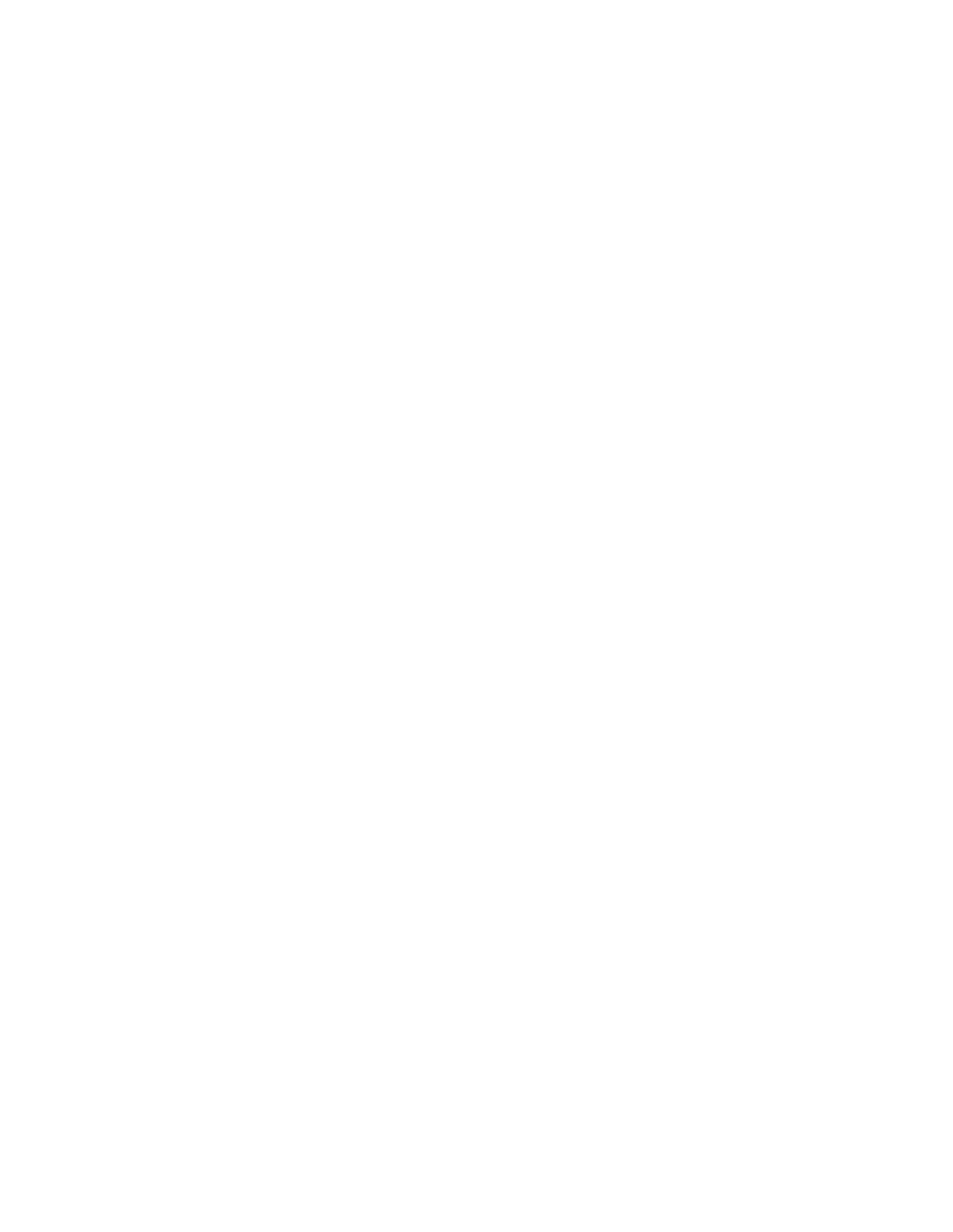# **CONTENTS**

| BUDGET REQUEST BY OMBUDSPERSON OPERATIONS AND CORPORATE SHARED SERVICES  11 |
|-----------------------------------------------------------------------------|
|                                                                             |
|                                                                             |
|                                                                             |
|                                                                             |
|                                                                             |
|                                                                             |
|                                                                             |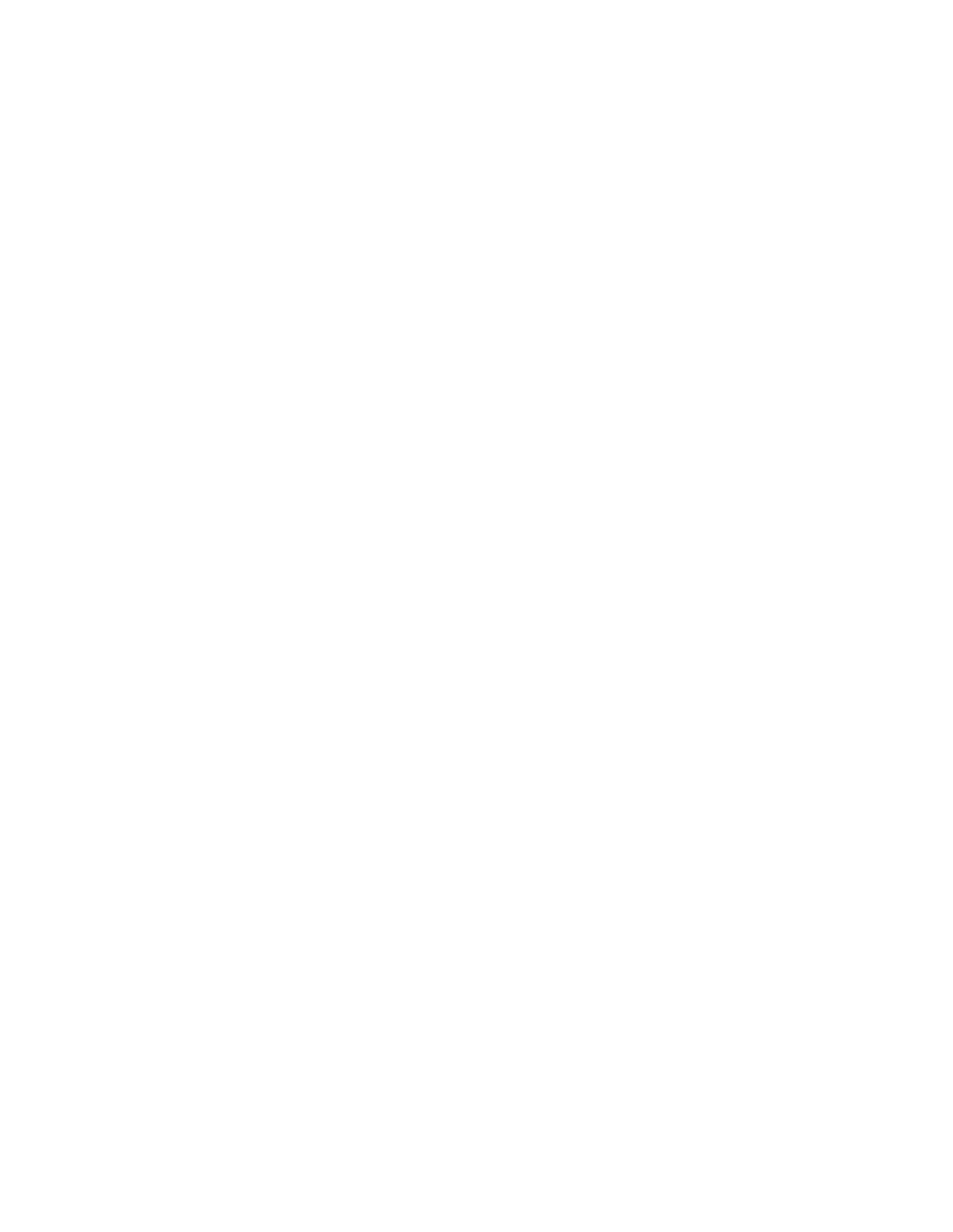### <span id="page-4-0"></span>**OVERVIEW OF OPERATIONS**

The Office of the Ombudsperson was established in British Columbia in 1979. The Ombudsperson Act mandates the Ombudsperson to investigate complaints about the actions, inactions, decisions, recommendations and procedures of government agencies in British Columbia including ministries, provincial boards and commissions, Crown corporations, health authorities, local governments, school boards, colleges, universities and governing bodies of various regulated professions and occupations.

The operational work of the office arising from the Ombudsperson Act can be divided into three main areas: intake and early resolution; individual investigations; and systemic investigations. Each of these areas also contributes to the office's ongoing education and outreach initiatives.

The Intake and Early Resolution Team responds to enquiries and complaints and provides information, assistance and referral services to complainants. Team members also deal with complaints that can be resolved quickly under our Early Resolution Program.

If a complaint cannot be resolved by the Intake and Early Resolution Team and, following further assessment, it is assigned to an Ombudsperson Officer on one of the three individual investigation teams – the Health and Local Services Team, the Regulatory Programs Team or the Social Programs Team. The role of the Ombudsperson Officer is to impartially investigate and, where an administrative unfairness is

identified, to work to achieve a fair resolution.

In addition to receiving and investigating individual concerns and complaints, the Office of the Ombudsperson also delivers on its mandate to oversee the fairness of administrative actions of government authorities by conducting indepth systemic investigations. These investigations are typically conducted by the Systemic Investigation Team are reported in our published reports.

Recent systemic reports have addressed a range of issues related to fairness in public administration including openness and transparency in local government, inadequacies in private career training oversight, best practices in bylaw enforcement, inspection of correctional facilities, issues in Crown land allocation, lengthy wait times in income assistance call centres, grade 12 exam mark tabulation, the exercise of emergency powers, and the overuse of separate confinement in youth custody facilities.

The Public Authorities Consultation and Training Team applies the Ombudsperson's expertise in administrative fairness to proactively assist authorities to design and operate processes in a fair and reasonable manner, thereby preventing problems from occurring in the first place.

Under the *Public Interest Disclosure Act* (PIDA) the Ombudsperson is responsible for providing advice to prospective disclosers of wrongdoing,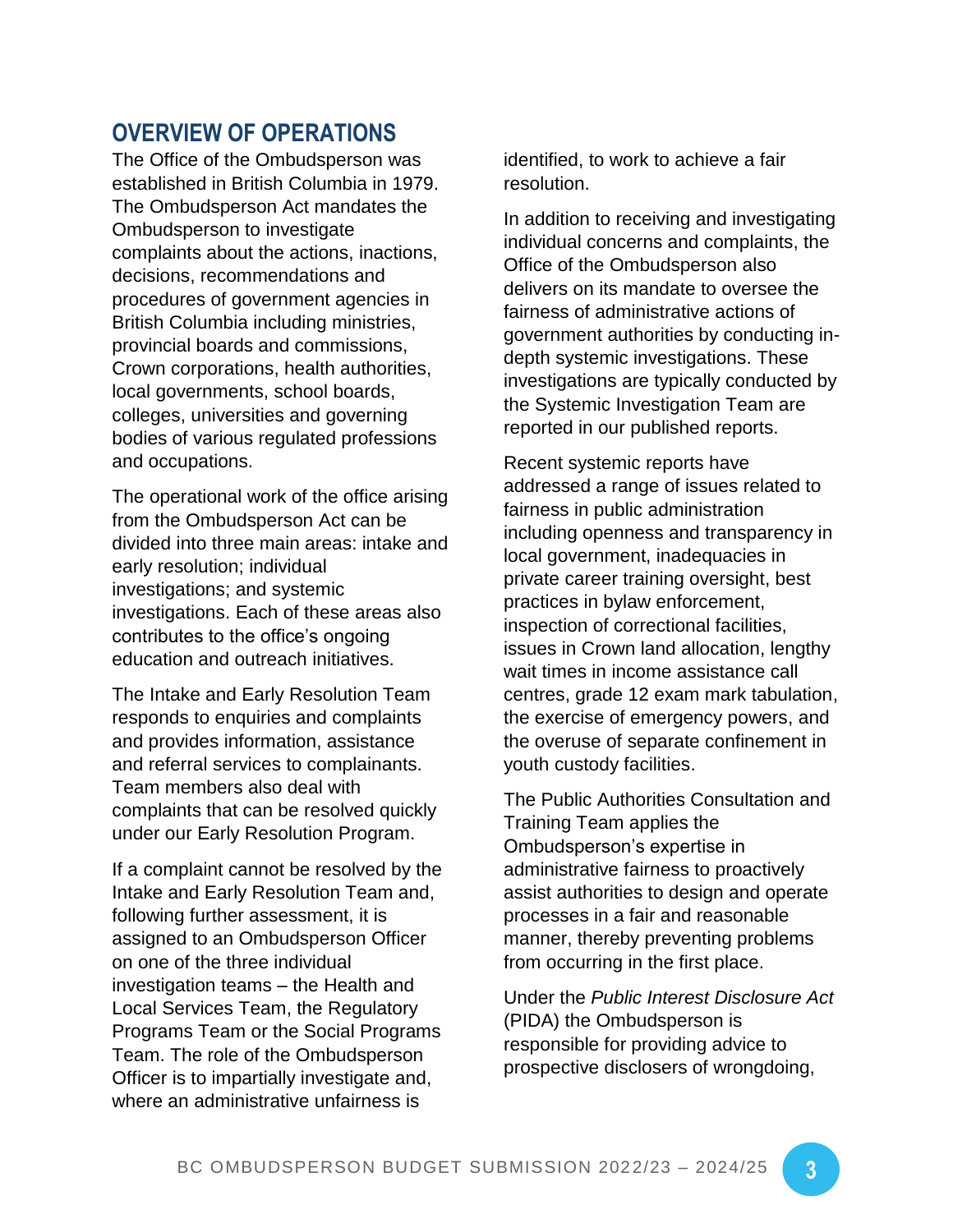investigating disclosures of wrongdoing and investigating allegations of reprisal.

The first phase of PIDA came into force on December 1, 2019. As of that date, PIDA applied to employees and former employees of ministries, ministerial staff and Independent Offices of the Legislature. In July 2021, the Attorney

General announced that the Act will apply to the broader provincial public sector in phases over the upcoming three fiscal years. By December 2024 the Act will apply to all agencies, boards, tribunals, health authorities, crown corporations, post secondary institutions, and the K-12 public education sector.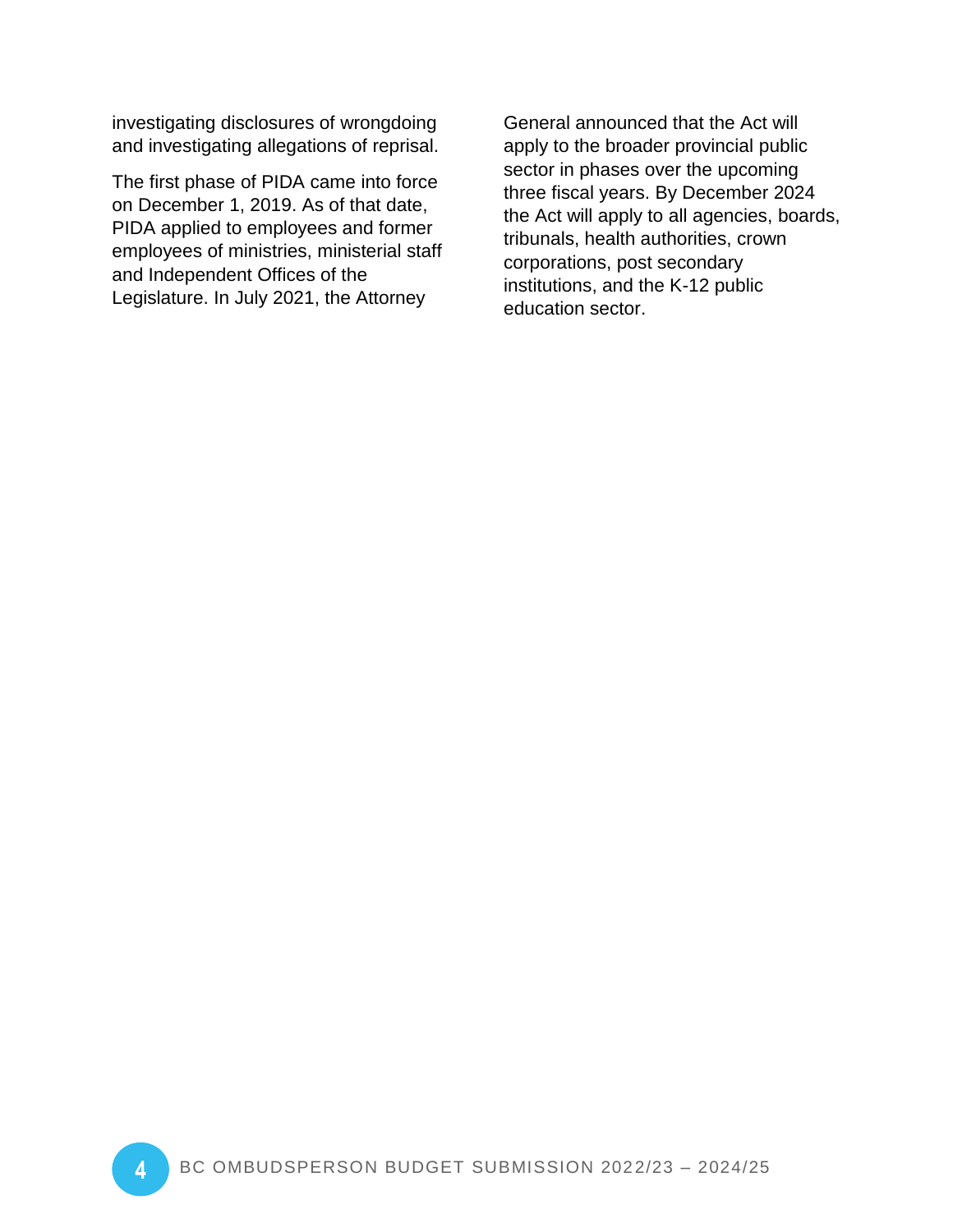#### <span id="page-6-0"></span>**BUDGET REQUEST**

The Office of the Ombudsperson prepared this budget using a bottom-up approach. Any operational or capital funds unexpended in a fiscal year are returned to the Consolidated Revenue Fund.

The Office of the Ombudsperson budget is divided into two parts: Core Ombudsperson Operations and Corporate Shared Services:

Core Ombudsperson Operations includes Ombudsperson Act and the Public Interest Disclosure Act activities relating to the office's intake, early resolution, investigative, systemic, consultation, advisory and training roles.

Corporate Shared Services includes activities relating to finance, administration, building operations, human resources and information technology. These corporate shared services are provided by Ombudsperson employees not only to the Office of the Ombudsperson but also to three other co-located Independent Officers of the Legislature. The costs of these services are allocated on a proportional basis between the four supported offices. The contributions from the other supported offices to these costs are reflected under STOB 88 Internal Recoveries in the Statement of Operations tables below**.**

#### <span id="page-6-1"></span>Budget Request for 2022/23

The 2022/23 budget request provides for the continuation of existing services, broadened coverage of the Public Interest Disclosure Act (PIDA) to tribunals, agencies, boards,

commissions and crown corporations, implementation of the initial phase of the Indigenous Communities Services Plan and the transition to outcome-based performance measurement. There is also a minor increase requested in this budget to cover annualization of prior year approvals and known inflationary costs of wages and facilities.

Decreases related to case management system replacement and consultation partially offset expenditure increases.

#### <span id="page-6-2"></span>Public Interest Disclosure

Implementation of PIDA represents the most substantial change to the statutory mandate of the Ombudsperson in its 40+ year history. PIDA imposed new obligations on the Ombudsperson as part of the new statutory scheme to encourage ethical conduct and provide safe conduits for the disclosure by public employees of possible wrongdoing by public bodies in the province. The Ombudsperson has mandatory duties with respect to providing advice to prospective disclosers of wrongdoing, receiving and fairly investigating disclosures to determine whether allegations of wrongdoing are substantiated and investigating allegations that persons who disclose wrongdoing or cooperate with an investigation are the subject of reprisal.

In 2019/20 an initial PIDA investigation team was funded and established. This team is responsible for carrying out the statutory advice-provision and investigation functions under the Act.

Funding allocated to date for the investigation team was based on workload estimates arising from the first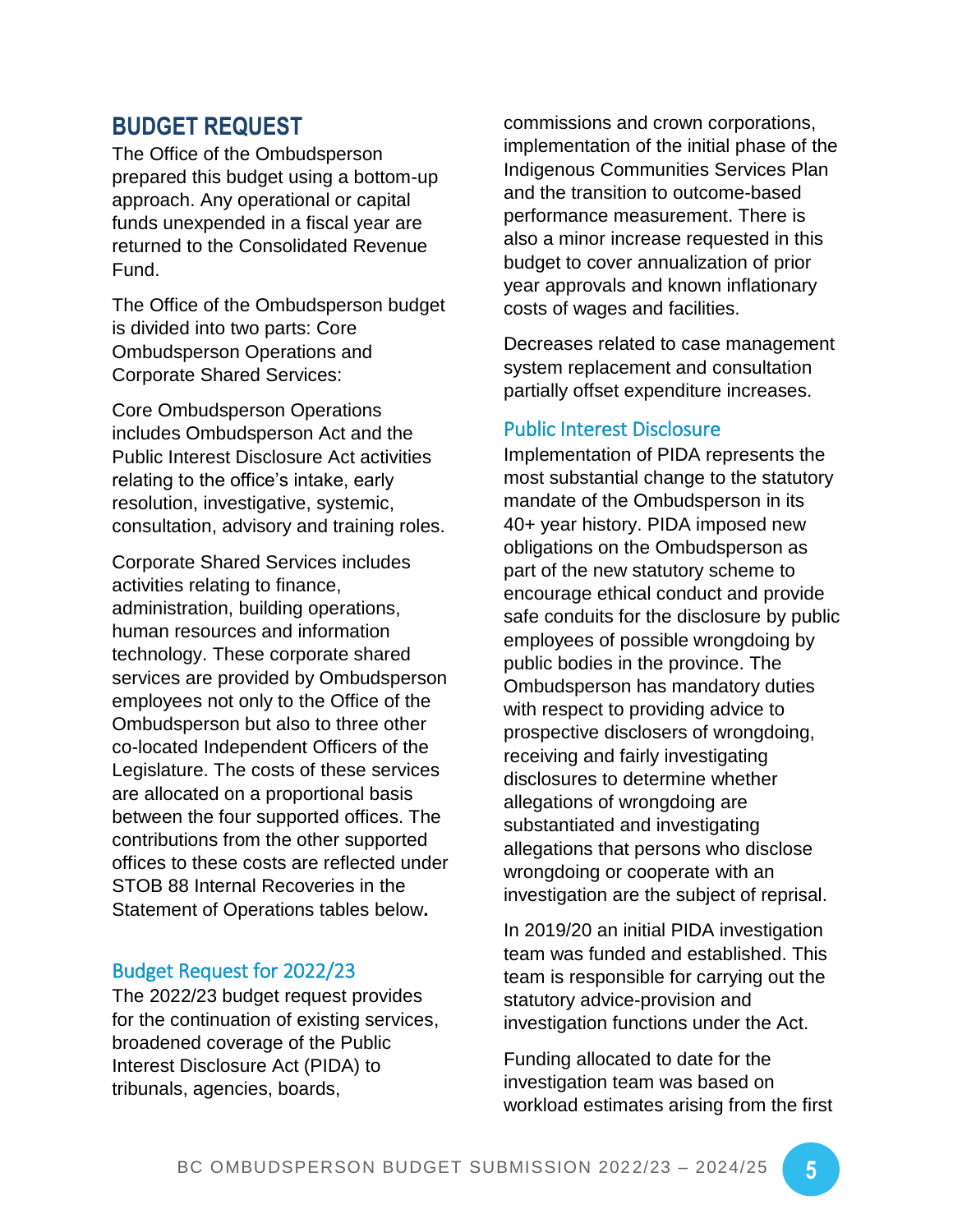phase of implementation, which applied exclusively to core ministries and independent offices. In July 2021 government announced that the next two implementation phases will take place effective April and December 2022. This will include the following 63 additional public bodies:

#### <span id="page-7-0"></span>April 2022

#### **Agencies, boards, and commissions (Group 1)**

- BC Games Society
- BC Oil and Gas Commission
- British Columbia Safety Authority (conducting business as Technical Safety BC)
- Public Guardian and Trustee
- Real Estate Foundation of BC

#### **Tribunals**

- Agricultural Land Commission
- BC Review Board
- BC Utilities Commission
- Building Code Appeal Board
- Community Care and Assisted Living Appeal Board
- Civil Resolution Tribunal
- Employment and Assistance Appeal Tribunal
- Employment Standards Tribunal
- Environmental Appeal Board
- Farm Industry Review Board
- Financial Services Tribunal
- Forest Appeals Commission
- Forest Practices Board
- Hospital Appeal Board
- Health Professions Review Board
- Human Rights Tribunal
- Industry Training Appeal Board
- Labour Relations Board
- Mental Health Review Board
- Oil and Gas Appeal Tribunal
- Passenger Transportation Board
- Property Assessment Appeal Board
- Safety Standards Appeal Board
- Surface Rights Board
- Workers' Compensation Appeal **Tribunal**

#### <span id="page-7-1"></span>December 2022

#### **Agencies, Boards and Commissions (Group 2)**

- BC Ferry Authority
- BC Financial Services Authority
- BC Securities Commission
- Creative BC
- Haida Gwaii Management Council
- Island Coast Economic Trust, Northern Development Initiative Trust, Southern Development Initiative Trust
- Office of the British Columbia Trucking Commissioner

#### **Crown Corporations**

- BC Assessment
- BC Council for International Education
- BC Family Maintenance Agency
- BC Housing
- BC Hydro
- BC Infrastructure Benefits
- BC Investment Corporation
- BC Lottery Corporation
- BC Pavilion Corporation
- BC Railway Company, BCR Properties Ltd. and holding companies
- Columbia Basin Trust
- BC Transit and the Victoria Regional Transit Commission
- Columbia Power Corporation
- Community Living BC
- Destination BC
- First Peoples Cultural Council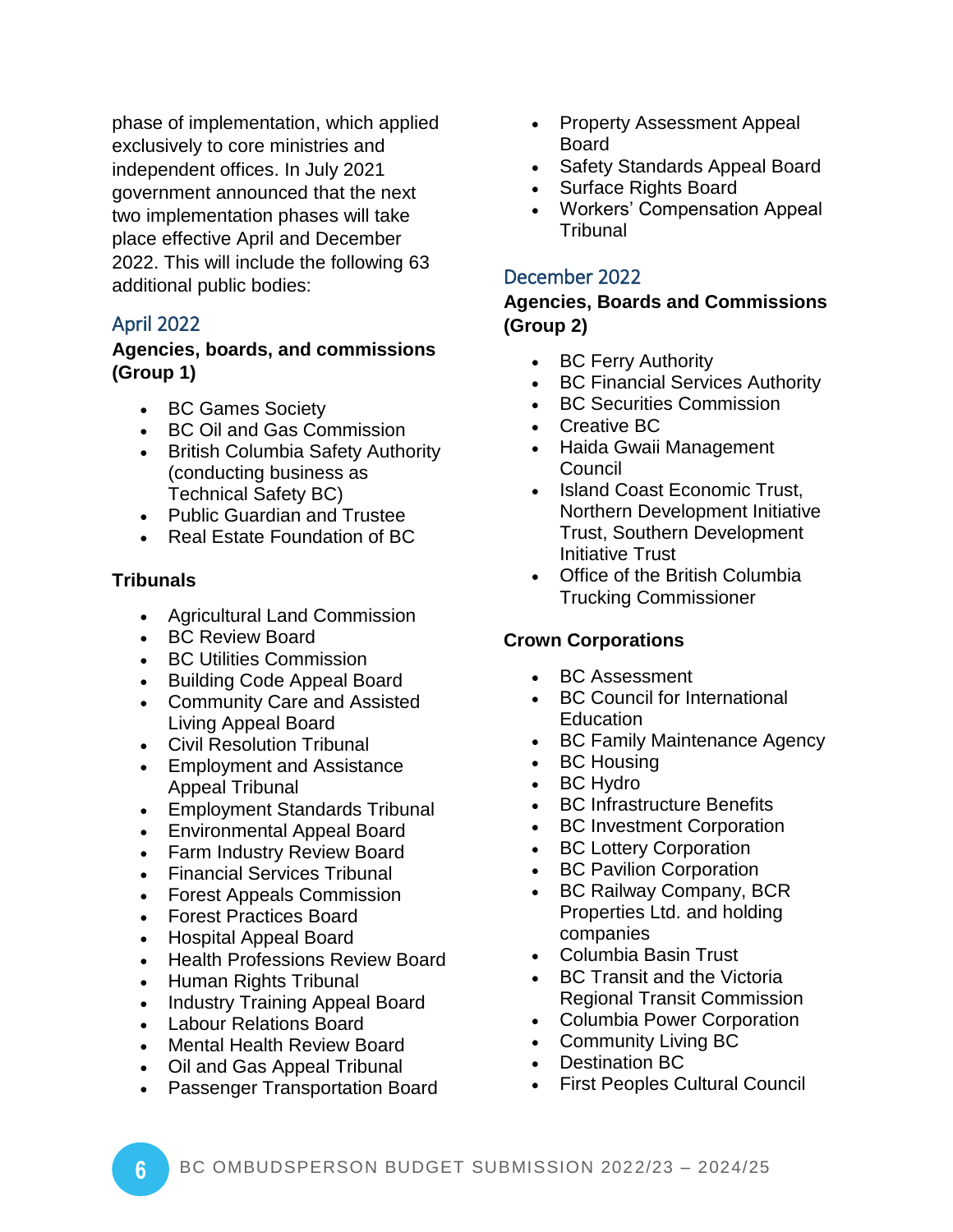- Forestry Innovation Investment Ltd.
- Industry Training Authority
- Innovate BC
- Insurance Corporation of British Columbia
- Insurance Council of BC
- Knowledge Network
- Legal Aid BC
- Partnerships British Columbia Inc.
- Royal British Columbia Museum
- Transportation Investment **Corporation**

Further phases will take place in 2023/24 and 2024/25 including health authorities, post secondary institutions and K-12 school districts. This expansion will result in an increased investigatory workload. The full schedule is set out in the Appendix to the Service Plan.

The expansion in April and December 2022 will impact workload. A need for four further investigators is anticipated in 2022/23. Staffing dates will be staggered to match anticipated workload.

#### <span id="page-8-0"></span>Indigenous Communities Services Plan

Supporting Reconciliation through improving service to Indigenous people is identified in the Ombudsperson's 2021/26 Strategic Plan.

In 2020/21, with the establishment of an Indigenous Liaison Officer the Ombudsperson commenced the development of an Indigenous Communities Services Plan (ICSP). The original intent was to provide the full plan as part of this Budget Submission. However, two factors – the pandemic

and the revelations of the unmarked graves at former residential schools – have impacted the timing of consultation. While much was learned from the nine virtual consultations that have taken place to date, additional consultations are required before the full plan is developed. As a result, a phased approach has been adopted. Phase One provides for contracts for five part time regional liaisons and a temporary policy analyst. The remainder of the plan will be in Phase Two to be completed in a year's time for implementation in 2023/24. Details of the phased approach in the Indigenous Communities Services Plan can be found in the accompanying document.

#### <span id="page-8-1"></span>Outcome Performance Measurement

As set out in the Service Plan, the Ombudsperson is transitioning from output to outcome performance measurement. This involves, among other strategies, an emphasis on surveying the general public, users of the office and public authorities. Surveying the latter two groups will be possible from within the new case management system but contract funding is required for public surveying.

#### <span id="page-8-2"></span>**Summary**

The 2022/23 operating budget request is for \$11,580,000, which represents a net increase of \$778,000 as follows: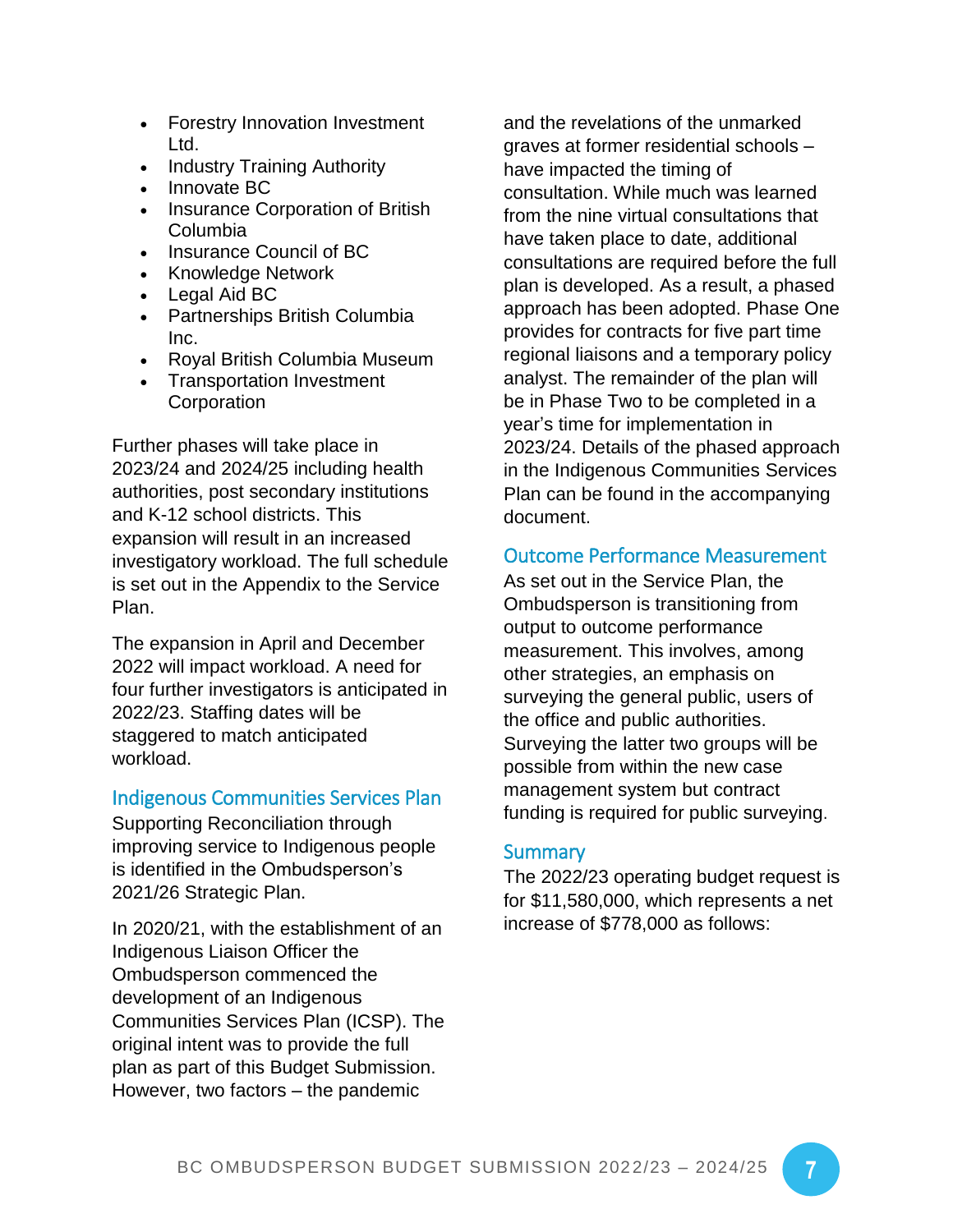| • PIDA Expansion          | \$329,000 |
|---------------------------|-----------|
| • Indigenous Communities  | \$201,000 |
| Services Plan (Phase One) |           |

- Performance Measurement \$60,000
- Inflation/annualization and CTS reduction \$188,000
- **Total incremental request \$778,000**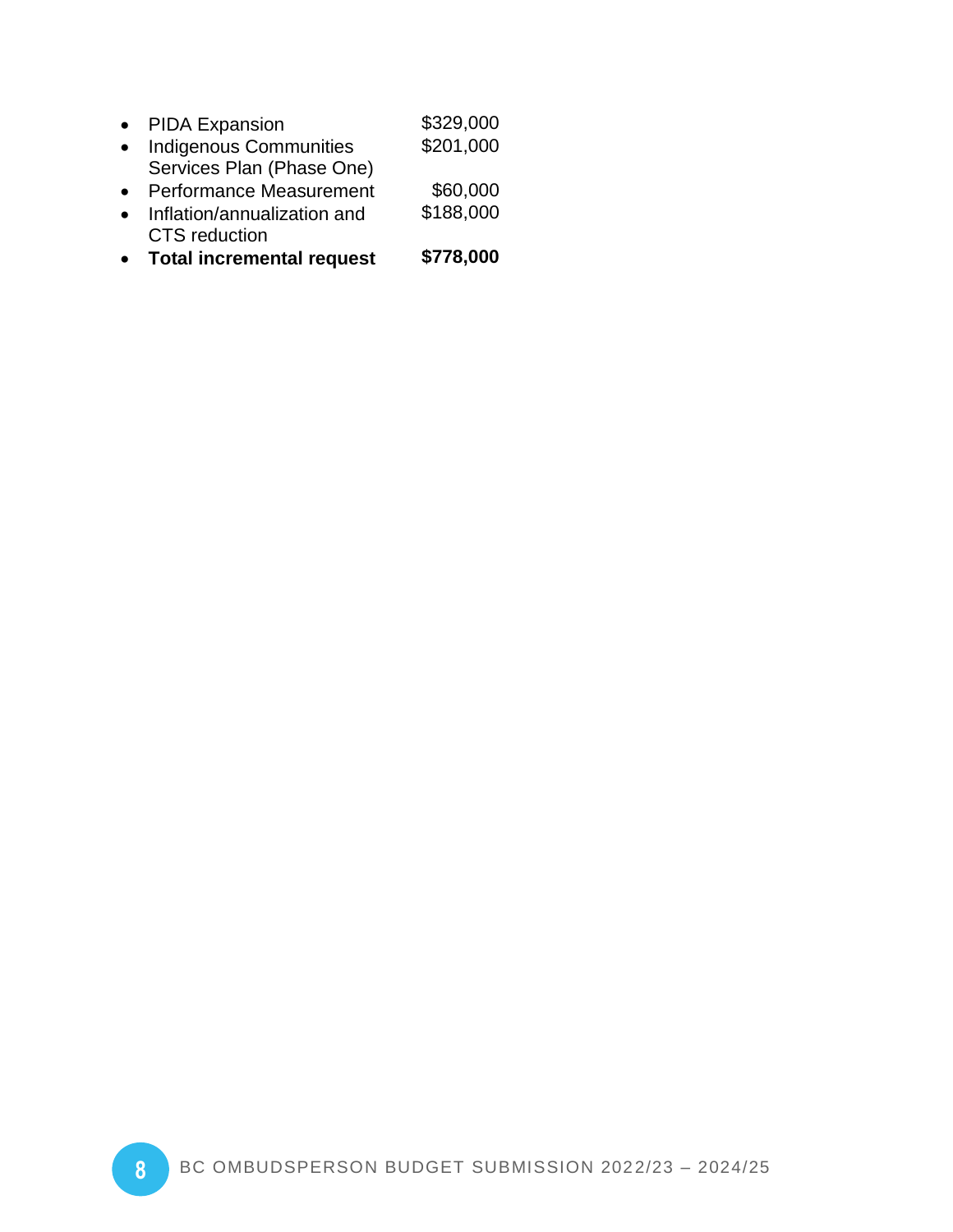## <span id="page-10-0"></span>**STATEMENT OF OPERATIONS**

<span id="page-10-1"></span>Fiscal Years 2020/21 and 2021/22

|                                               | <b>Fiscal 2020/21</b> | <b>Fiscal 2021/22</b> |               |
|-----------------------------------------------|-----------------------|-----------------------|---------------|
|                                               | (previous)            | (current)             |               |
|                                               | <b>Budget</b>         | <b>Actual</b>         | <b>Budget</b> |
|                                               |                       |                       |               |
| <b>Funding</b>                                |                       |                       |               |
| <b>Voted Appropriation</b>                    | 9,366,000             | 9,291,330             | 10,802,000    |
| <b>Total</b>                                  | 9,366,000             | 9,291,330             | 10,802,000    |
| <b>Expenses</b>                               |                       |                       |               |
| <b>Salaries</b>                               | 6,716,000             | 6,765,597             | 7,586,000     |
| <b>Employee Benefits</b>                      | 1,664,000             | 1,711,730             | 1,953,000     |
| Travel                                        | 94,000                | 3,417                 | 91,000        |
| <b>Professional Services</b>                  | 32,000                | 147,531               | 45,000        |
| <b>Information Systems</b>                    | 356,000               | 385,051               | 599,000       |
| Office and Business Expenses                  | 320,000               | 185,546               | 406,000       |
| Informational Advertising and Publications    | 64,000                | 27,030                | 114,000       |
| <b>Statutory Advertising and Publications</b> | 20,000                | 7,454                 | 20,000        |
| Utilities, Materials and Supplies             | 50,000                | 36,173                | 50,000        |
| Amortization                                  | 114,000               | 120,581               | 146,000       |
| <b>Building Occupancy</b>                     | 953,000               | 937,093               | 972,000       |
| Other                                         |                       |                       |               |
| <b>Internal Recoveries</b>                    | (952,000)             | (975, 755)            | (1, 115, 000) |
| <b>External Recoveries</b>                    | (65,000)              | (60, 118)             | (65,000)      |
| <b>Total Expenses</b>                         | 9,366,000             | 9,291,330             | 10,802,000    |
|                                               |                       |                       |               |
| <b>Capital Budget</b>                         |                       |                       |               |
| Information Systems, Furniture & Equipment    | 72,000                | 70,000                | 402,000       |
| <b>Total Capital</b>                          | 72,000                | 70,000                | 402,000       |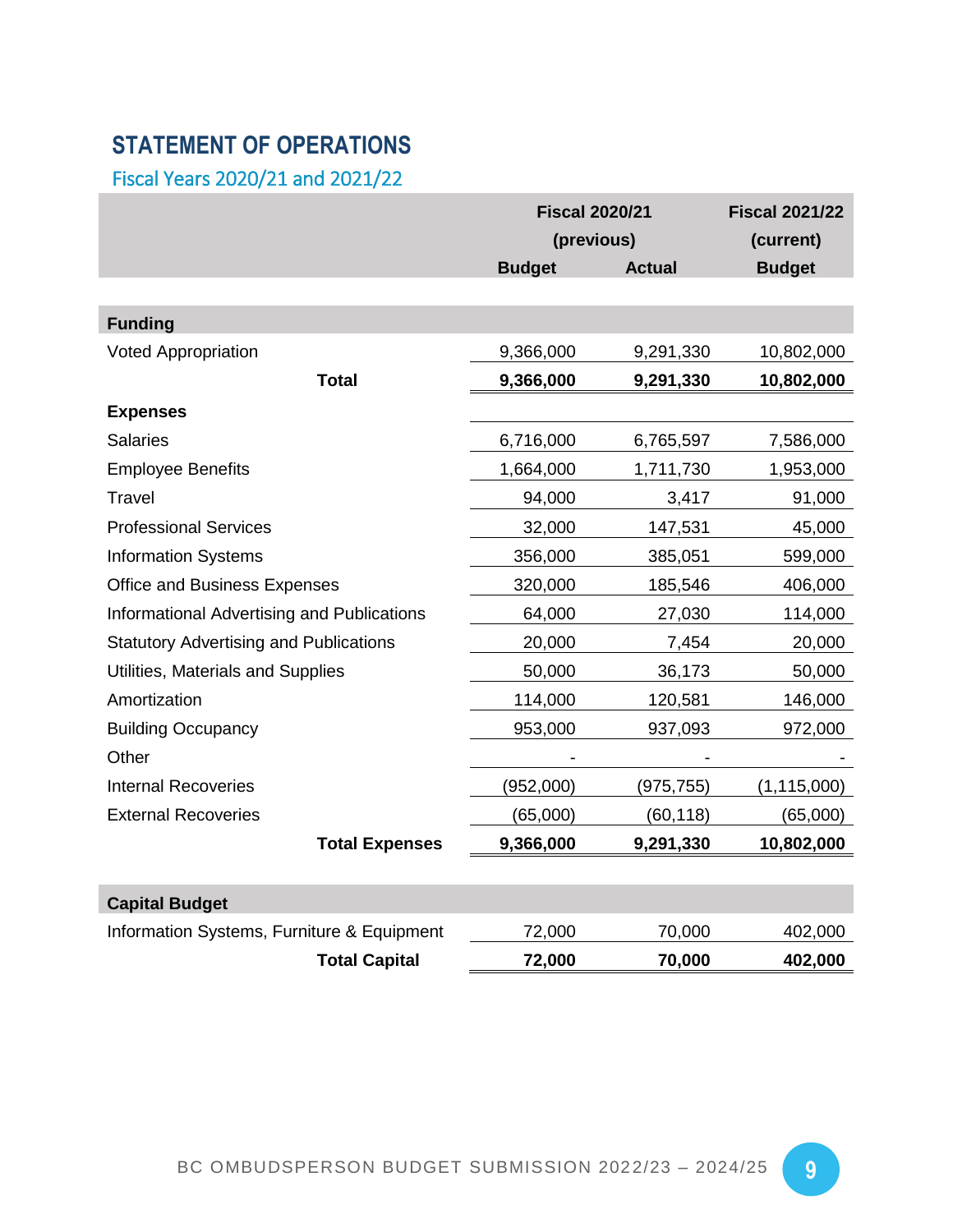# <span id="page-11-0"></span>**BUDGET REQUEST BY STOB**

<span id="page-11-1"></span>Fiscal Years 2022/23 – 2024/25

|             |                                     | 2021/22<br>(current)<br><b>Approved</b><br><b>Budget</b> | 2022/23<br><b>Proposed</b><br><b>Estimates</b> | Change<br><b>From</b><br><b>Previous</b><br>Year | <b>Fiscal</b><br>2023/24<br><b>Planned</b> | <b>Fiscal</b><br>2024/25<br><b>Planned</b> |
|-------------|-------------------------------------|----------------------------------------------------------|------------------------------------------------|--------------------------------------------------|--------------------------------------------|--------------------------------------------|
| <b>STOB</b> | <b>Expense Type</b>                 |                                                          |                                                |                                                  |                                            |                                            |
| 50          | <b>Salaries</b>                     | 7,182,000                                                | 7,670,000                                      | 488,000                                          | 7,472,000                                  | 7,384,000                                  |
| 51          | <b>Supplemental Salary</b>          | 87,000                                                   | 87,000                                         |                                                  | 87,000                                     | 87,000                                     |
| 52          | <b>Employee Benefits</b>            | 1,953,000                                                | 2,086,000                                      | 133,000                                          | 2,037,000                                  | 2,014,000                                  |
| 54          | Officer of the Leg. Salary          | 317,000                                                  | 324,000                                        | 7,000                                            | 324,000                                    | 324,000                                    |
| 55          | <b>Boards and Commissions</b>       |                                                          | 30,000                                         | 30,000                                           |                                            |                                            |
| 57          | Travel                              | 91,000                                                   | 91,000                                         |                                                  | 91,000                                     | 91,000                                     |
| 60          | <b>Professional Services</b>        | 45,000                                                   | 308,000                                        | 263,000                                          | 308,000                                    | 308,000                                    |
| 63          | <b>Information Systems</b>          | 599,000                                                  | 561,000                                        | (38,000)                                         | 542,000                                    | 536,000                                    |
| 65          | <b>Office and Business Expenses</b> | 406,000                                                  | 366,000                                        | (40,000)                                         | 348,000                                    | 344,000                                    |
| 67          | Info., Advertising & Publications   | 114,000                                                  | 34,000                                         | (80,000)                                         | 34,000                                     | 34,000                                     |
| 68          | Statutory Adv. & Publications       | 20,000                                                   | 15,000                                         | (5,000)                                          | 15,000                                     | 15,000                                     |
| 69          | Utilities, Materials and Supplies   | 50,000                                                   | 42,000                                         | (8,000)                                          | 42,000                                     | 42,000                                     |
| 73          | <b>Amortization Expense</b>         | 146,000                                                  | 178,000                                        | 32,000                                           | 178,000                                    | 178,000                                    |
| 75          | <b>Building Occupancy</b>           | 972,000                                                  | 972,000                                        |                                                  | 972,000                                    | 972,000                                    |
| 85          | Other                               |                                                          |                                                |                                                  |                                            |                                            |
| 88          | <b>Internal Recoveries</b>          | (1, 115, 000)                                            | (1, 129, 000)                                  | (14,000)                                         | (1,011,000)                                | (1,011,000)                                |
| 90          | <b>External Recoveries</b>          | (65,000)                                                 | (55,000)                                       | 10,000                                           | (55,000)                                   | (55,000)                                   |
|             | <b>Total</b>                        | 10,802,000                                               | 11,580,000                                     | 778,000                                          | 11,384,000                                 | 11,263,000                                 |
|             |                                     |                                                          |                                                |                                                  |                                            |                                            |
|             | <b>Capital Budget</b>               |                                                          |                                                |                                                  |                                            |                                            |

|                            | Total | 402.000 | 102,000 | (300,000) | 53,000 | 65,000 |
|----------------------------|-------|---------|---------|-----------|--------|--------|
| Equipment                  |       | 402.000 | 102.000 | (300.000) | 53,000 | 65,000 |
| Info. Systems, Furniture & |       |         |         |           |        |        |
|                            |       |         |         |           |        |        |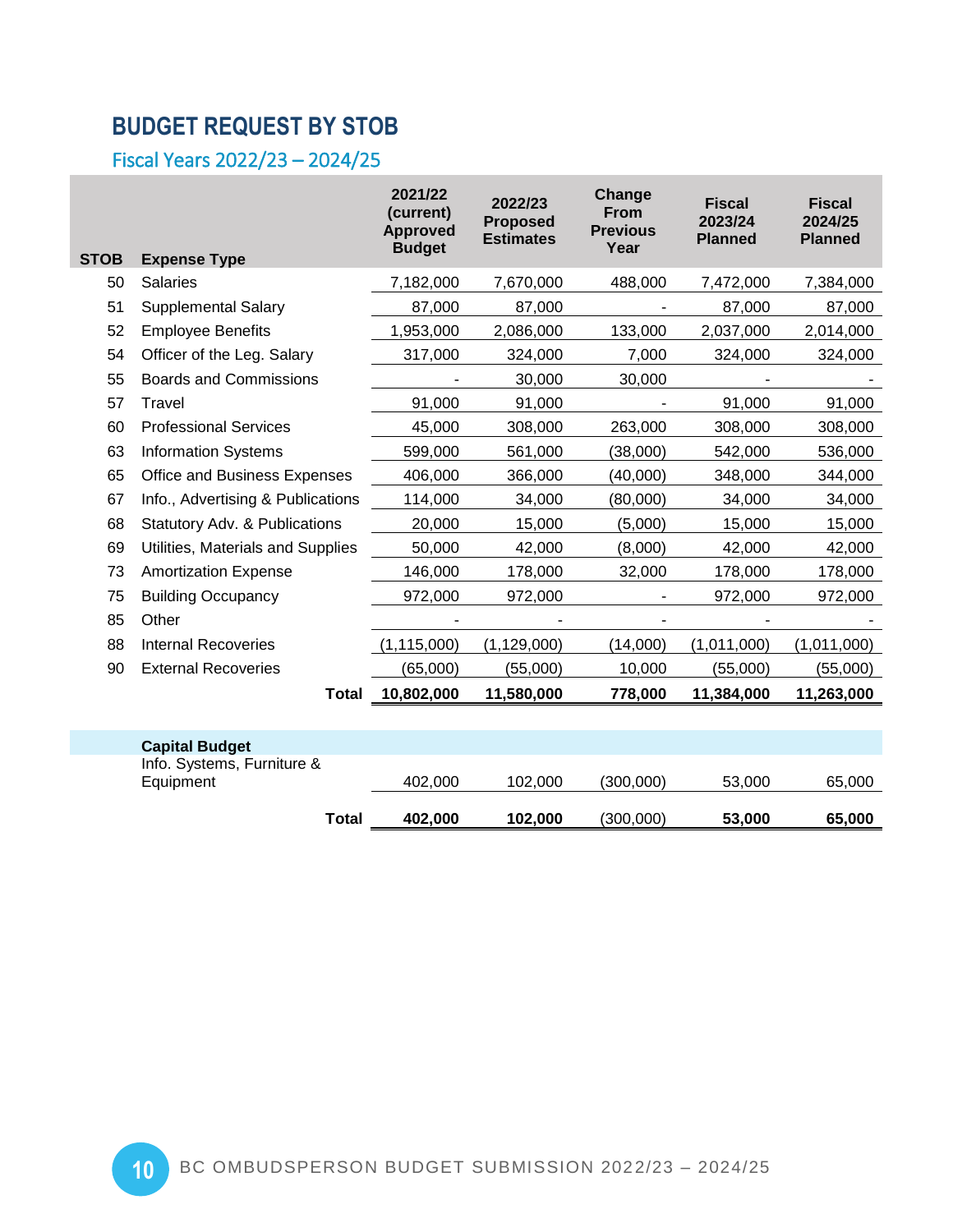# **BUDGET REQUEST BY OMBUDSPERSON OPERATIONS AND CORPORATE SHARED SERVICES**

# Fiscal Years 2021/22 and 2022/23

<span id="page-12-1"></span><span id="page-12-0"></span>

|             |                               |                                                         | <b>Ombudsperson Operations</b>                              |          | <b>Corporate Shared Services</b>                        |                                                             | <b>Total</b> |                                                         |                                                             |          |
|-------------|-------------------------------|---------------------------------------------------------|-------------------------------------------------------------|----------|---------------------------------------------------------|-------------------------------------------------------------|--------------|---------------------------------------------------------|-------------------------------------------------------------|----------|
| <b>STOB</b> |                               | Fiscal<br>2021/22<br><b>Budget</b><br>(Current<br>Year) | <b>Fiscal</b><br>2022/23<br><b>Budget</b><br><b>Request</b> | Change   | Fiscal<br>2021/22<br><b>Budget</b><br>(Current<br>Year) | <b>Fiscal</b><br>2022/23<br><b>Budget</b><br><b>Request</b> | Change       | Fiscal<br>2021/22<br><b>Budget</b><br>(Current<br>Year) | <b>Fiscal</b><br>2022/23<br><b>Budget</b><br><b>Request</b> | Change   |
| 50          | <b>Salaries</b>               | 5,638,000                                               | 6,080,000                                                   | 442,000  | 1,656,000                                               | 1,702,000                                                   | 46,000       | 7,294,000                                               | 7,782,000                                                   | 488,000  |
| 51          | <b>Supplemental Salary</b>    | 87,000                                                  | 87,000                                                      |          |                                                         |                                                             |              | 87,000                                                  | 87,000                                                      |          |
| 52          | <b>Benefits</b>               | 1,565,000                                               | 1,680,000                                                   | 115,000  | 416,000                                                 | 434,000                                                     | 18,000       | 1,981,000                                               | 2,114,000                                                   | 133,000  |
| 54          | <b>Officer Salary</b>         | 317,000                                                 | 324,000                                                     | 7,000    |                                                         |                                                             |              | 317,000                                                 | 324,000                                                     | 7,000    |
| 55          | <b>Boards and Commissions</b> |                                                         | 30,000                                                      | 30,000   |                                                         |                                                             |              |                                                         | 30,000                                                      | 30,000   |
| 57          | Travel                        | 87,000                                                  | 87,000                                                      |          | 4,000                                                   | 4,000                                                       |              | 91,000                                                  | 91,000                                                      |          |
| 60          | Professional Serv.            | 29,000                                                  | 292,000                                                     | 263,000  | 16,000                                                  | 16,000                                                      |              | 45,000                                                  | 308,000                                                     | 263,000  |
| 63          | Info. Systems                 | 507,000                                                 | 469,000                                                     | (38,000) | 92,000                                                  | 92,000                                                      |              | 599,000                                                 | 561,000                                                     | (38,000) |
| 65          | <b>Office &amp; Business</b>  | 352,000                                                 | 312,000                                                     | (40,000) | 54,000                                                  | 54,000                                                      |              | 406,000                                                 | 366,000                                                     | (40,000) |
| 67          | Info, Adv.& Publications      | 114,000                                                 | 34,000                                                      | (80,000) |                                                         |                                                             |              | 114,000                                                 | 34,000                                                      | (80,000) |
| 68          | <b>Statutory Public</b>       | 20,000                                                  | 15,000                                                      | (5,000)  |                                                         |                                                             |              | 20,000                                                  | 15,000                                                      | (5,000)  |
| 69          | Utilities, Materials          | 48,000                                                  | 40,000                                                      | (8,000)  | 2,000                                                   | 2,000                                                       |              | 50,000                                                  | 42,000                                                      | (8,000)  |
| 73          | Amortization                  | 146,000                                                 | 178,000                                                     | 32,000   |                                                         |                                                             |              | 146,000                                                 | 178,000                                                     | 32,000   |
| 75          | <b>Building Occupancy</b>     | 972,000                                                 | 972,000                                                     |          |                                                         |                                                             |              | 972,000                                                 | 972,000                                                     |          |
| 85          | Other                         |                                                         |                                                             |          |                                                         |                                                             |              |                                                         |                                                             |          |
|             | <b>Subtotal</b>               | 9,882,000                                               | 10,600,000                                                  | 718,000  | 2,240,000                                               | 2,304,000                                                   | 64,000       | 12,122,000                                              | 12,904,000                                                  | 782,000  |
| 88          | <b>Internal Recoveries</b>    |                                                         |                                                             |          | (1,255,000)                                             | (1,269,000)                                                 | (14,000)     | (1,255,000)                                             | (1,269,000)                                                 | (14,000) |
| 90          | <b>External Recoveries</b>    | (65,000)                                                | (55,000)                                                    | 10,000   |                                                         |                                                             |              | (65,000)                                                | (55,000)                                                    | 10,000   |
|             | <b>Total</b>                  | 9,817,000                                               | 10,545,000                                                  | 728,000  | 985,000                                                 | 1,035,000                                                   | 50,000       | 10,802,000                                              | 11,580,000                                                  | 778,000  |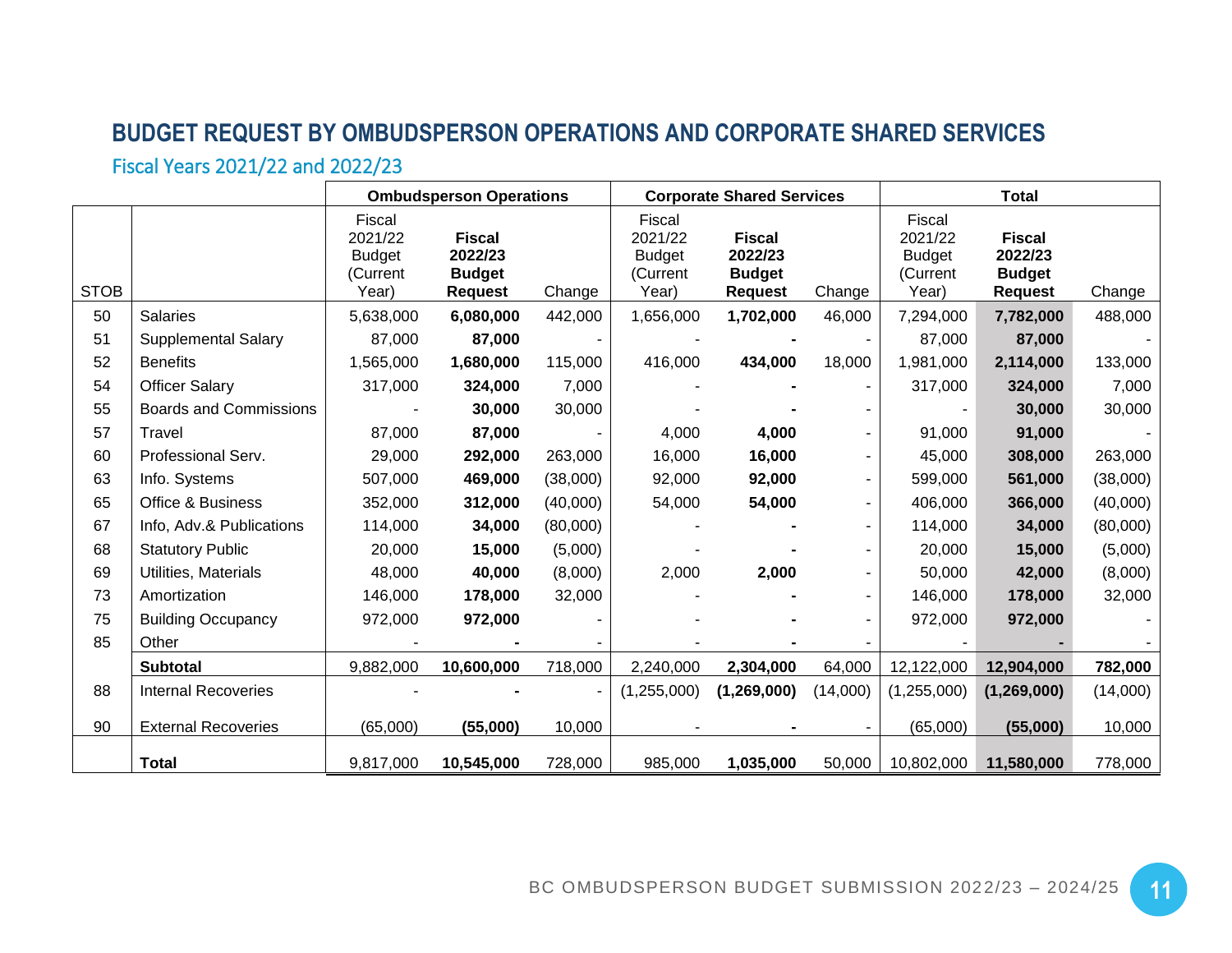# <span id="page-13-0"></span>**BUDGET REQUEST BY EXPENDITURE TYPE**

<span id="page-13-1"></span>Fiscal Year 2022/23



\*Other Operating Expenses includes information Systems (63), Office Expenses (65), Reporting (67 and 68), Amortization (73) and Recoveries (90)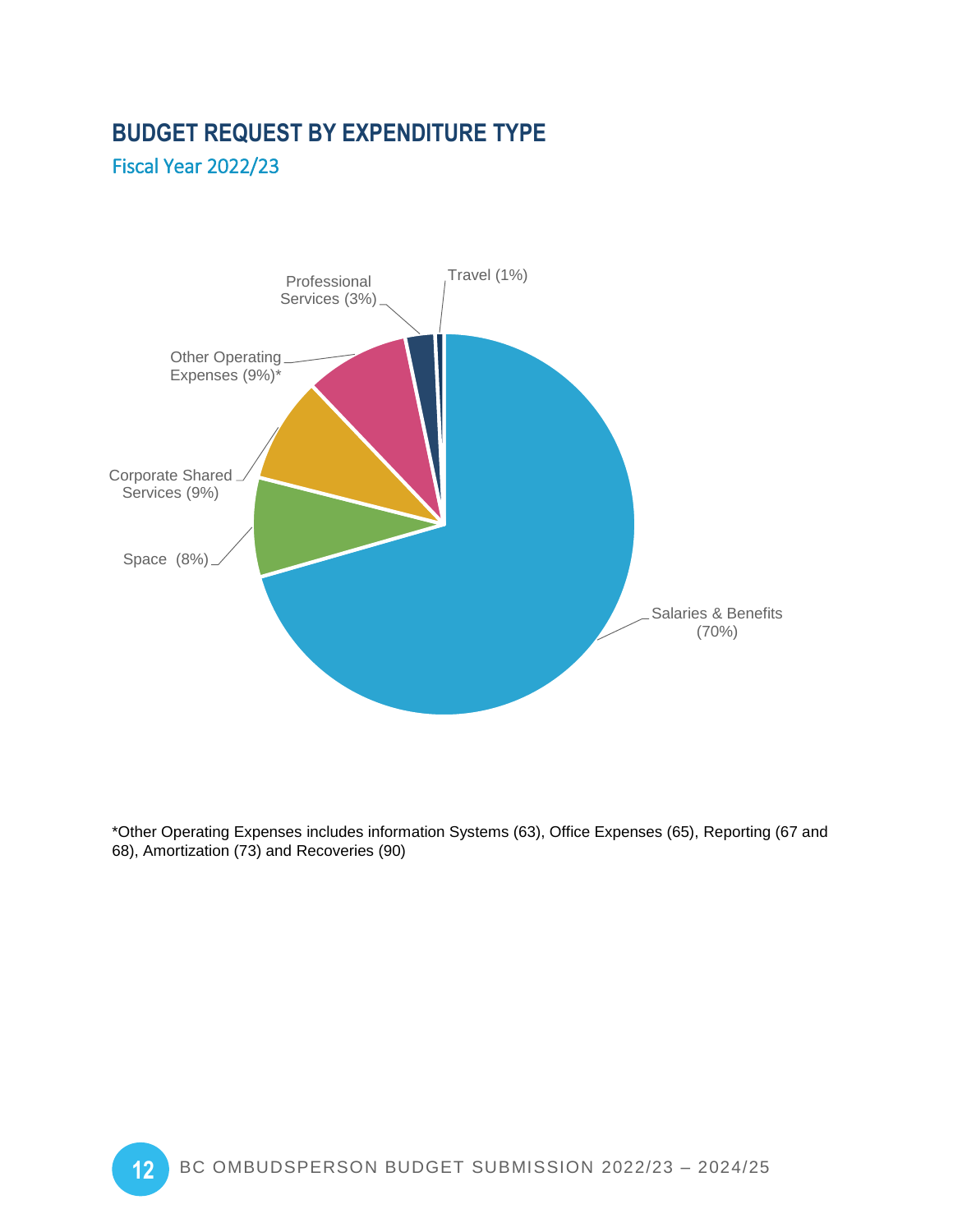

# <span id="page-14-0"></span>**BUDGET REQUEST BY EXPENDITURE AREA**

<span id="page-14-1"></span>Fiscal Year 2022/23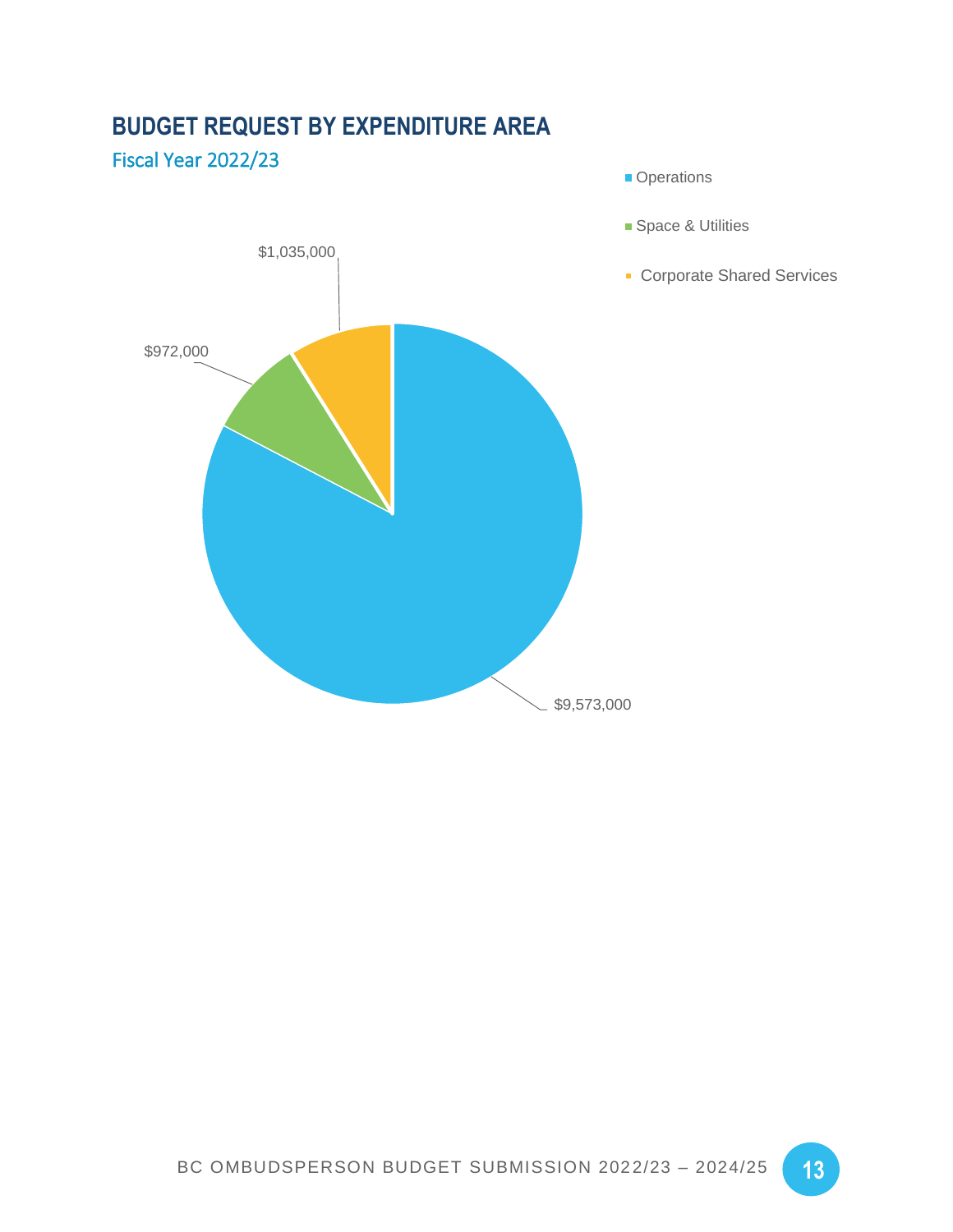# <span id="page-15-1"></span><span id="page-15-0"></span>**CORPORATE SHARED SERVICES ALLOCATED BUDGET REQUEST** Fiscal Year 2022/23



- 
- **Police Complaint Commissioner Commissioner** Merit Commissioner
- **Dumbudsperson Information and Privacy Commissioner** 
	-